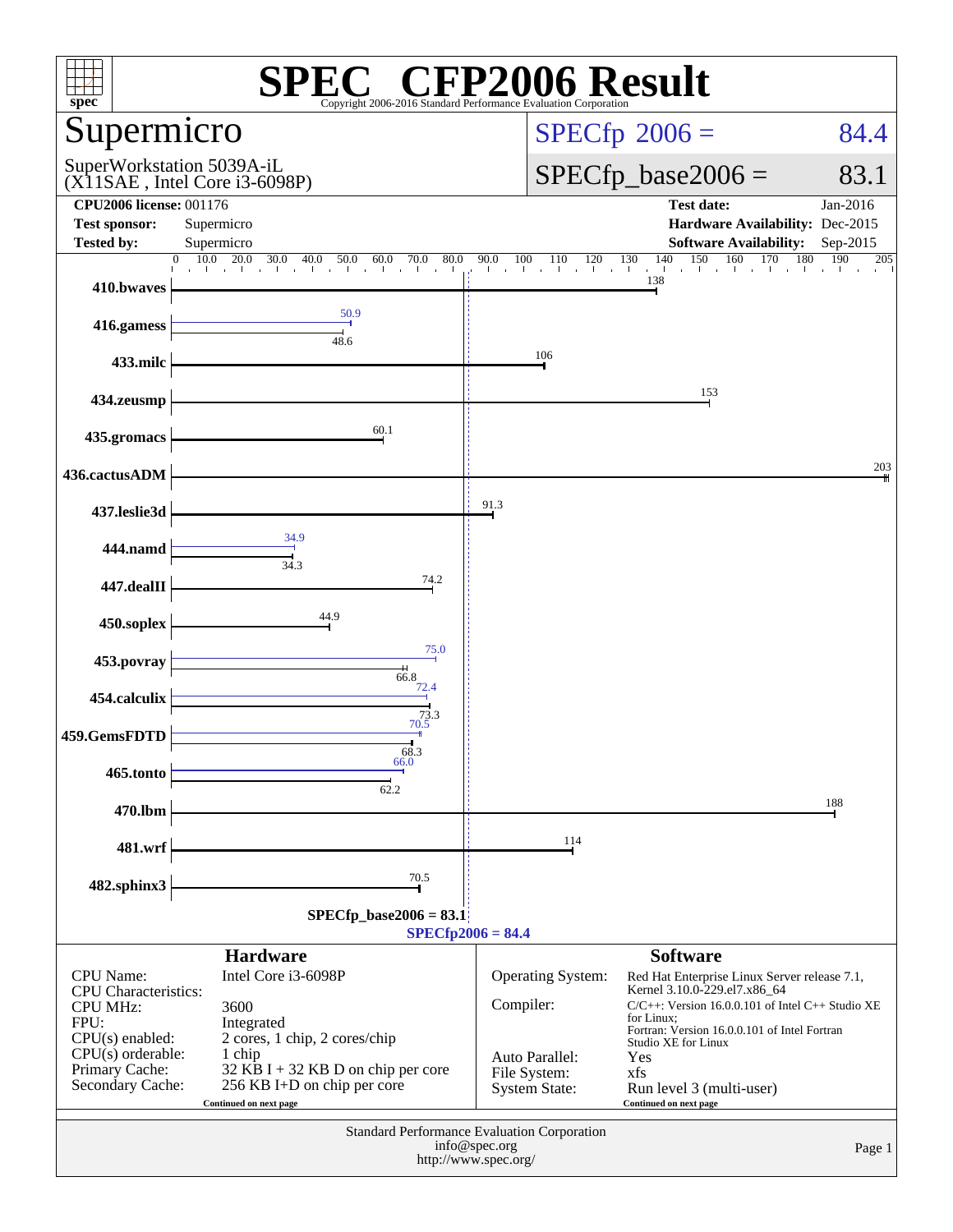

# Supermicro

### (X11SAE , Intel Core i3-6098P) SuperWorkstation 5039A-iL

### $SPECfp2006 = 84.4$  $SPECfp2006 = 84.4$

### $SPECTp\_base2006 = 83.1$

| <b>CPU2006 license: 001176</b> |                                     |                       | <b>Test date:</b><br>$Jan-2016$             |
|--------------------------------|-------------------------------------|-----------------------|---------------------------------------------|
| <b>Test sponsor:</b>           | Supermicro                          |                       | Hardware Availability: Dec-2015             |
| <b>Tested by:</b>              | Supermicro                          |                       | <b>Software Availability:</b><br>$Sep-2015$ |
| L3 Cache:                      | $3 \text{ MB I+D}$ on chip per chip | <b>Base Pointers:</b> | $64$ -bit                                   |
| Other Cache:                   | None                                | Peak Pointers:        | $32/64$ -bit                                |
| Memory:                        | 64 GB (4 x 16 GB 2Rx8 PC4-2133P-E)  | Other Software:       | None                                        |
| Disk Subsystem:                | 1 x 1000 GB SATA III, 7200 RPM      |                       |                                             |
| Other Hardware:                | None                                |                       |                                             |

**[Results Table](http://www.spec.org/auto/cpu2006/Docs/result-fields.html#ResultsTable)**

| Results Table    |                                                                                                          |       |                |       |                |              |                |              |                |              |                |              |
|------------------|----------------------------------------------------------------------------------------------------------|-------|----------------|-------|----------------|--------------|----------------|--------------|----------------|--------------|----------------|--------------|
|                  | <b>Base</b>                                                                                              |       |                |       |                | <b>Peak</b>  |                |              |                |              |                |              |
| <b>Benchmark</b> | <b>Seconds</b>                                                                                           | Ratio | <b>Seconds</b> | Ratio | <b>Seconds</b> | <b>Ratio</b> | <b>Seconds</b> | <b>Ratio</b> | <b>Seconds</b> | <b>Ratio</b> | <b>Seconds</b> | <b>Ratio</b> |
| 410.bwayes       | 98.8                                                                                                     | 138   | 98.5           | 138   | 98.8           | 138          | 98.8           | 138          | 98.5           | 138          | 98.8           | <u>138</u>   |
| 416.gamess       | 403                                                                                                      | 48.6  | 403            | 48.6  | 403            | 48.6         | 385            | 50.9         | 385            | 50.9         | 385            | 50.9         |
| 433.milc         | 86.7                                                                                                     | 106   | 86.5           | 106   | 86.8           | 106          | 86.7           | 106          | 86.5           | 106          | 86.8           | 106          |
| 434.zeusmp       | 59.5                                                                                                     | 153   | 59.5           | 153   | 59.6           | 153          | 59.5           | 153          | 59.5           | 153          | 59.6           | 153          |
| 435.gromacs      | 119                                                                                                      | 60.1  | 119            | 60.1  | 119            | 60.2         | 119            | 60.1         | 119            | 60.1         | 119            | 60.2         |
| 436.cactusADM    | 58.7                                                                                                     | 204   | 58.8           | 203   | 59.0           | 203          | 58.7           | 204          | 58.8           | 203          | 59.0           | 203          |
| 437.leslie3d     | 103                                                                                                      | 91.4  | 103            | 91.3  | 103            | 91.2         | 103            | 91.4         | 103            | 91.3         | 103            | 91.2         |
| 444.namd         | 234                                                                                                      | 34.3  | 234            | 34.3  | 234            | 34.3         | 229            | 35.0         | 230            | 34.8         | 230            | 34.9         |
| 447.dealII       | 154                                                                                                      | 74.2  | 154            | 74.2  | 154            | 74.1         | 154            | 74.2         | 154            | 74.2         | 154            | 74.1         |
| $450$ .soplex    | 185                                                                                                      | 45.0  | 186            | 44.9  | 187            | 44.6         | 185            | 45.0         | 186            | 44.9         | 187            | 44.6         |
| 453.povray       | 79.7                                                                                                     | 66.8  | 79.7           | 66.8  | 80.9           | 65.7         | 70.9           | 75.0         | 70.9           | 75.0         | 70.9           | 75.0         |
| 454.calculix     | 113                                                                                                      | 73.3  | 113            | 73.3  | 113            | 73.3         | <b>114</b>     | 72.4         | 114            | 72.4         | 114            | 72.5         |
| 459.GemsFDTD     | 155                                                                                                      | 68.3  | 156            | 68.0  | 155            | 68.4         | 151            | 70.5         | 151            | 70.4         | 150            | 70.8         |
| 465.tonto        | 158                                                                                                      | 62.2  | 158            | 62.2  | 158            | 62.1         | 149            | 66.0         | 149            | 66.0         | 150            | 65.7         |
| 470.1bm          | 72.9                                                                                                     | 188   | 72.9           | 188   | 72.9           | 188          | 72.9           | 188          | 72.9           | 188          | 72.9           | 188          |
| 481.wrf          | 98.0                                                                                                     | 114   | 97.9           | 114   | 98.0           | 114          | 98.0           | 114          | 97.9           | 114          | 98.0           | 114          |
| 482.sphinx3      | 278                                                                                                      | 70.1  | 277            | 70.5  | 276            | 70.7         | 278            | 70.1         | 277            | 70.5         | 276            | 70.7         |
|                  | Results appear in the order in which they were run. Bold underlined text indicates a median measurement. |       |                |       |                |              |                |              |                |              |                |              |

### **[Operating System Notes](http://www.spec.org/auto/cpu2006/Docs/result-fields.html#OperatingSystemNotes)**

Stack size set to unlimited using "ulimit -s unlimited"

### **[Platform Notes](http://www.spec.org/auto/cpu2006/Docs/result-fields.html#PlatformNotes)**

 BIOS Settings: Hyper-threading = Disabled Sysinfo program /home/cpu2006/config/sysinfo.rev6914 \$Rev: 6914 \$ \$Date:: 2014-06-25 #\$ e3fbb8667b5a285932ceab81e28219e1 running on localhost.localdomain Fri Jan 22 17:22:13 2016

 This section contains SUT (System Under Test) info as seen by some common utilities. To remove or add to this section, see: <http://www.spec.org/cpu2006/Docs/config.html#sysinfo>

Continued on next page

Standard Performance Evaluation Corporation [info@spec.org](mailto:info@spec.org) <http://www.spec.org/>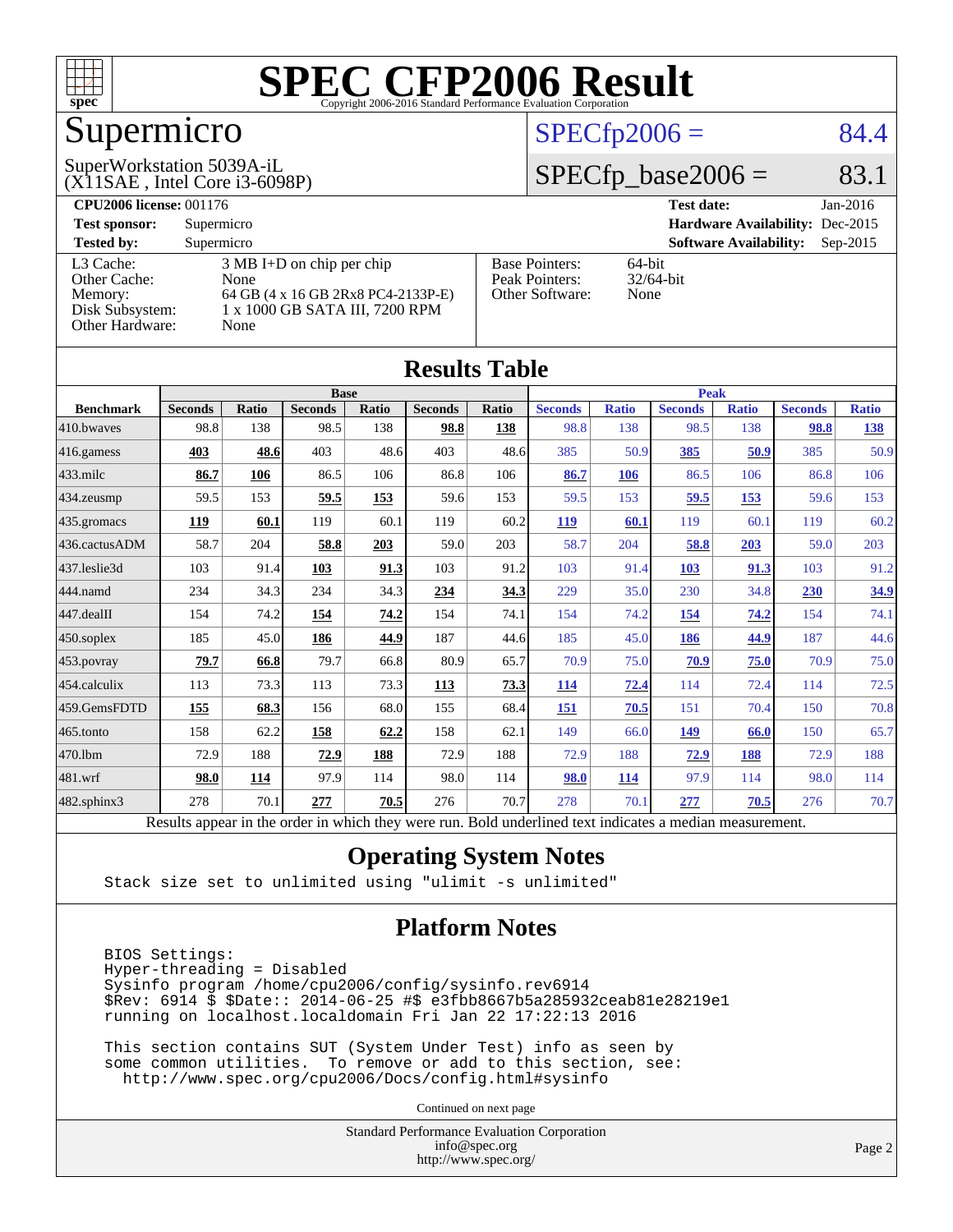

### Supermicro

 $SPECTp2006 = 84.4$ 

(X11SAE , Intel Core i3-6098P) SuperWorkstation 5039A-iL

 $SPECTp\_base2006 =$  83.1

Page 3

**[CPU2006 license:](http://www.spec.org/auto/cpu2006/Docs/result-fields.html#CPU2006license)** 001176 **[Test date:](http://www.spec.org/auto/cpu2006/Docs/result-fields.html#Testdate)** Jan-2016 **[Test sponsor:](http://www.spec.org/auto/cpu2006/Docs/result-fields.html#Testsponsor)** Supermicro **[Hardware Availability:](http://www.spec.org/auto/cpu2006/Docs/result-fields.html#HardwareAvailability)** Dec-2015 **[Tested by:](http://www.spec.org/auto/cpu2006/Docs/result-fields.html#Testedby)** Supermicro **Supermicro [Software Availability:](http://www.spec.org/auto/cpu2006/Docs/result-fields.html#SoftwareAvailability)** Sep-2015

### **[Platform Notes \(Continued\)](http://www.spec.org/auto/cpu2006/Docs/result-fields.html#PlatformNotes)**

Standard Performance Evaluation Corporation From /proc/cpuinfo model name : Intel(R) Core(TM) i3-6098P CPU @ 3.60GHz 1 "physical id"s (chips) 2 "processors" cores, siblings (Caution: counting these is hw and system dependent. The following excerpts from /proc/cpuinfo might not be reliable. Use with caution.) cpu cores : 2 siblings : 2 physical 0: cores 0 1 cache size : 3072 KB From /proc/meminfo<br>MemTotal: 65581992 kB HugePages\_Total: 0<br>Hugepagesize: 2048 kB Hugepagesize: From /etc/\*release\* /etc/\*version\* os-release: NAME="Red Hat Enterprise Linux Server" VERSION="7.1 (Maipo)" ID="rhel" ID\_LIKE="fedora" VERSION\_ID="7.1" PRETTY NAME="Red Hat Enterprise Linux Server 7.1 (Maipo)" ANSI\_COLOR="0;31" CPE\_NAME="cpe:/o:redhat:enterprise\_linux:7.1:GA:server" redhat-release: Red Hat Enterprise Linux Server release 7.1 (Maipo) system-release: Red Hat Enterprise Linux Server release 7.1 (Maipo) system-release-cpe: cpe:/o:redhat:enterprise\_linux:7.1:ga:server uname -a: Linux localhost.localdomain 3.10.0-229.el7.x86\_64 #1 SMP Thu Jan 29 18:37:38 EST 2015 x86\_64 x86\_64 x86\_64 GNU/Linux run-level 3 Jan 22 01:49 SPEC is set to: /home/cpu2006<br>Filesystem Type Filesystem Type Size Used Avail Use% Mounted on /dev/mapper/rhel-home xfs 850G 5.2G 845G 1% /home Additional information from dmidecode: Warning: Use caution when you interpret this section. The 'dmidecode' program reads system data which is "intended to allow hardware to be accurately determined", but the intent may not be met, as there are frequent changes to hardware, firmware, and the "DMTF SMBIOS" standard. BIOS American Megatrends Inc. 1.0a 12/01/2015 Memory: 4x Samsung M391A2K43BB1-CPB 16 GB 2 rank 2133 MHz (End of data from sysinfo program)

> [info@spec.org](mailto:info@spec.org) <http://www.spec.org/>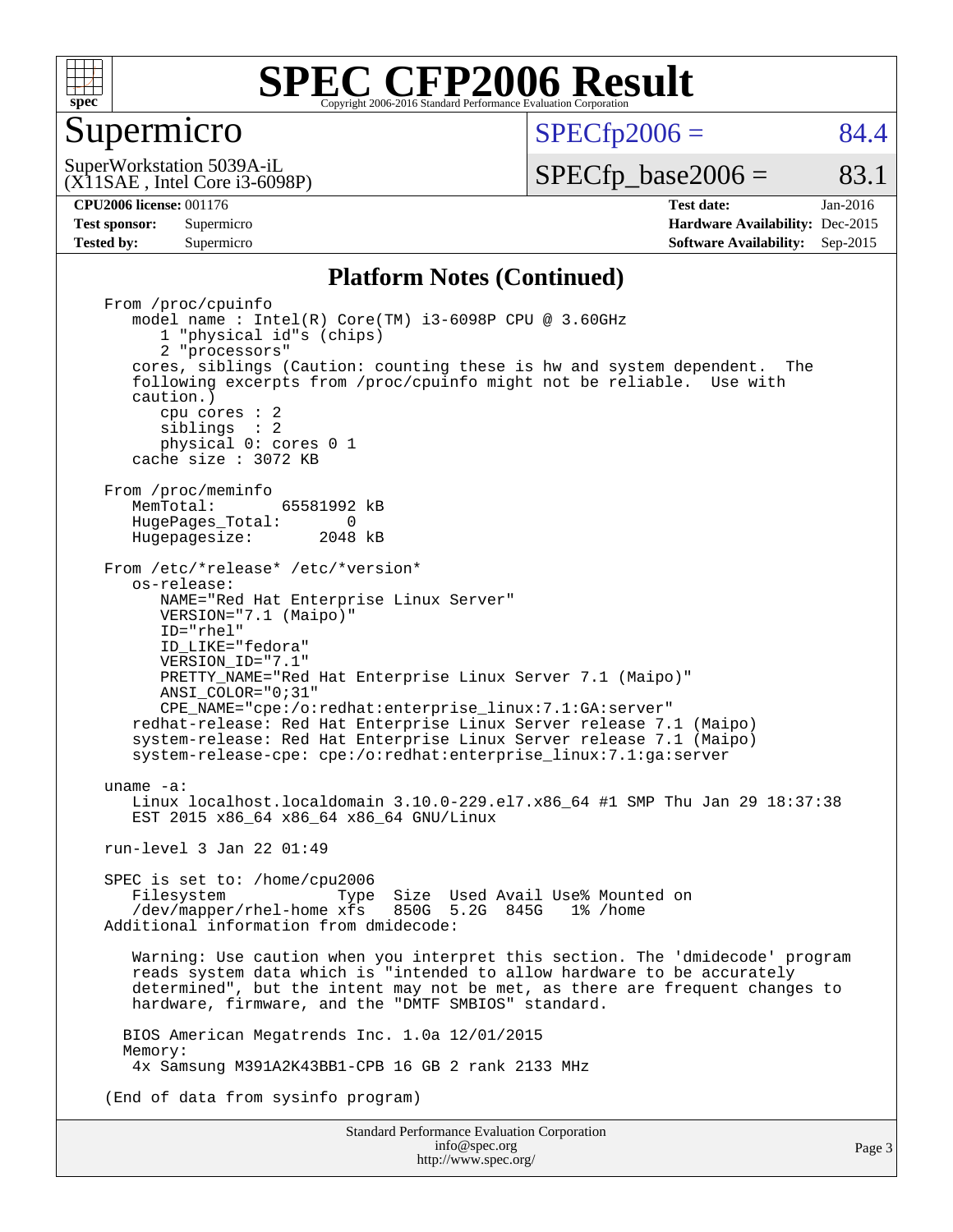

## Supermicro

 $SPECfp2006 = 84.4$  $SPECfp2006 = 84.4$ 

(X11SAE , Intel Core i3-6098P) SuperWorkstation 5039A-iL

 $SPECTp\_base2006 =$  83.1

| 12006<br>$\sim$ di<br>001<br>-licenser<br>/6 | dato<br>$\alpha$ $\alpha$<br>uau | $\Omega$<br>Jan- |
|----------------------------------------------|----------------------------------|------------------|

**[Tested by:](http://www.spec.org/auto/cpu2006/Docs/result-fields.html#Testedby)** Supermicro **Supermicro [Software Availability:](http://www.spec.org/auto/cpu2006/Docs/result-fields.html#SoftwareAvailability)** Sep-2015

**[Test sponsor:](http://www.spec.org/auto/cpu2006/Docs/result-fields.html#Testsponsor)** Supermicro **[Hardware Availability:](http://www.spec.org/auto/cpu2006/Docs/result-fields.html#HardwareAvailability)** Dec-2015

### **[General Notes](http://www.spec.org/auto/cpu2006/Docs/result-fields.html#GeneralNotes)**

Environment variables set by runspec before the start of the run: KMP\_AFFINITY = "granularity=fine,compact,1,0" LD\_LIBRARY\_PATH = "/home/cpu2006/libs/32:/home/cpu2006/libs/64:/home/cpu2006/sh" OMP\_NUM\_THREADS = "2"

 Binaries compiled on a system with 1x Intel Core i5-4670K CPU + 32GB memory using RedHat EL 7.1 Transparent Huge Pages enabled with: echo always > /sys/kernel/mm/transparent\_hugepage/enabled

### **[Base Compiler Invocation](http://www.spec.org/auto/cpu2006/Docs/result-fields.html#BaseCompilerInvocation)**

[C benchmarks](http://www.spec.org/auto/cpu2006/Docs/result-fields.html#Cbenchmarks):  $-m64$ 

[C++ benchmarks:](http://www.spec.org/auto/cpu2006/Docs/result-fields.html#CXXbenchmarks) [icpc -m64](http://www.spec.org/cpu2006/results/res2016q1/cpu2006-20160206-39006.flags.html#user_CXXbase_intel_icpc_64bit_bedb90c1146cab66620883ef4f41a67e)

[Fortran benchmarks](http://www.spec.org/auto/cpu2006/Docs/result-fields.html#Fortranbenchmarks): [ifort -m64](http://www.spec.org/cpu2006/results/res2016q1/cpu2006-20160206-39006.flags.html#user_FCbase_intel_ifort_64bit_ee9d0fb25645d0210d97eb0527dcc06e)

[Benchmarks using both Fortran and C](http://www.spec.org/auto/cpu2006/Docs/result-fields.html#BenchmarksusingbothFortranandC): [icc -m64](http://www.spec.org/cpu2006/results/res2016q1/cpu2006-20160206-39006.flags.html#user_CC_FCbase_intel_icc_64bit_0b7121f5ab7cfabee23d88897260401c) [ifort -m64](http://www.spec.org/cpu2006/results/res2016q1/cpu2006-20160206-39006.flags.html#user_CC_FCbase_intel_ifort_64bit_ee9d0fb25645d0210d97eb0527dcc06e)

### **[Base Portability Flags](http://www.spec.org/auto/cpu2006/Docs/result-fields.html#BasePortabilityFlags)**

| 410.bwaves: -DSPEC CPU LP64                 |                                                                |
|---------------------------------------------|----------------------------------------------------------------|
| 416.gamess: -DSPEC_CPU_LP64                 |                                                                |
| 433.milc: -DSPEC CPU LP64                   |                                                                |
| 434.zeusmp: -DSPEC_CPU_LP64                 |                                                                |
| 435.gromacs: -DSPEC_CPU_LP64 -nofor_main    |                                                                |
| 436.cactusADM: -DSPEC CPU LP64 -nofor main  |                                                                |
| 437.leslie3d: -DSPEC CPU LP64               |                                                                |
| 444.namd: -DSPEC CPU LP64                   |                                                                |
| 447.dealII: -DSPEC CPU LP64                 |                                                                |
| 450.soplex: -DSPEC_CPU_LP64                 |                                                                |
| 453.povray: -DSPEC_CPU_LP64                 |                                                                |
| 454.calculix: - DSPEC CPU LP64 - nofor main |                                                                |
| 459.GemsFDTD: - DSPEC_CPU LP64              |                                                                |
| 465.tonto: - DSPEC CPU LP64                 |                                                                |
| 470.1bm: - DSPEC CPU LP64                   |                                                                |
|                                             | 481.wrf: -DSPEC_CPU_LP64 -DSPEC_CPU_CASE_FLAG -DSPEC_CPU_LINUX |
| 482.sphinx3: -DSPEC_CPU_LP64                |                                                                |
|                                             |                                                                |

| <b>Standard Performance Evaluation Corporation</b> |
|----------------------------------------------------|
| info@spec.org                                      |
| http://www.spec.org/                               |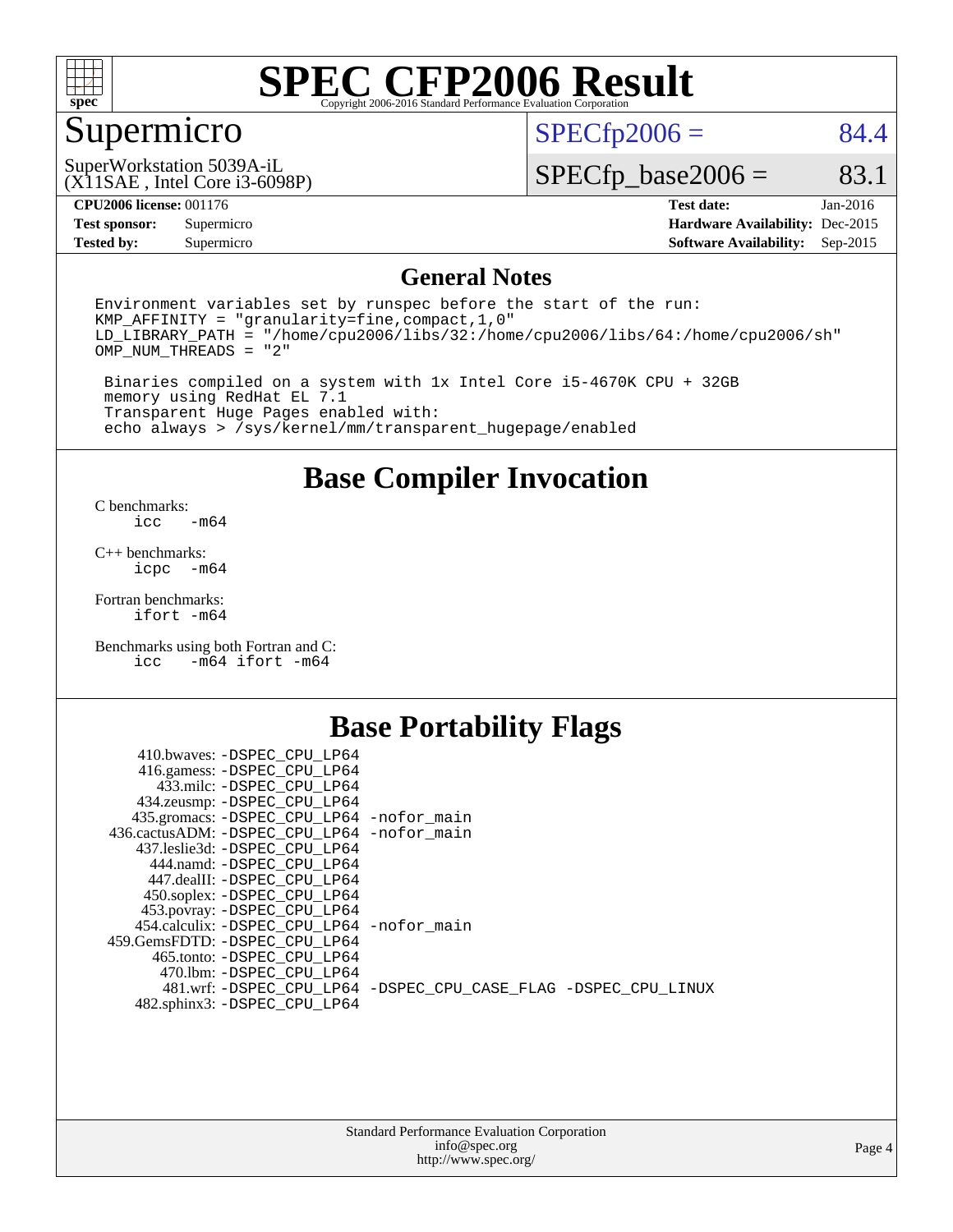

### Supermicro

 $SPECTp2006 = 84.4$ 

(X11SAE , Intel Core i3-6098P) SuperWorkstation 5039A-iL

 $SPECTp\_base2006 =$  83.1

**[CPU2006 license:](http://www.spec.org/auto/cpu2006/Docs/result-fields.html#CPU2006license)** 001176 **[Test date:](http://www.spec.org/auto/cpu2006/Docs/result-fields.html#Testdate)** Jan-2016 **[Test sponsor:](http://www.spec.org/auto/cpu2006/Docs/result-fields.html#Testsponsor)** Supermicro **[Hardware Availability:](http://www.spec.org/auto/cpu2006/Docs/result-fields.html#HardwareAvailability)** Dec-2015 **[Tested by:](http://www.spec.org/auto/cpu2006/Docs/result-fields.html#Testedby)** Supermicro **Supermicro [Software Availability:](http://www.spec.org/auto/cpu2006/Docs/result-fields.html#SoftwareAvailability)** Sep-2015

### **[Base Optimization Flags](http://www.spec.org/auto/cpu2006/Docs/result-fields.html#BaseOptimizationFlags)**

[C benchmarks](http://www.spec.org/auto/cpu2006/Docs/result-fields.html#Cbenchmarks): [-xCORE-AVX2](http://www.spec.org/cpu2006/results/res2016q1/cpu2006-20160206-39006.flags.html#user_CCbase_f-xAVX2_5f5fc0cbe2c9f62c816d3e45806c70d7) [-ipo](http://www.spec.org/cpu2006/results/res2016q1/cpu2006-20160206-39006.flags.html#user_CCbase_f-ipo) [-O3](http://www.spec.org/cpu2006/results/res2016q1/cpu2006-20160206-39006.flags.html#user_CCbase_f-O3) [-no-prec-div](http://www.spec.org/cpu2006/results/res2016q1/cpu2006-20160206-39006.flags.html#user_CCbase_f-no-prec-div) [-parallel](http://www.spec.org/cpu2006/results/res2016q1/cpu2006-20160206-39006.flags.html#user_CCbase_f-parallel) [-opt-prefetch](http://www.spec.org/cpu2006/results/res2016q1/cpu2006-20160206-39006.flags.html#user_CCbase_f-opt-prefetch) [-ansi-alias](http://www.spec.org/cpu2006/results/res2016q1/cpu2006-20160206-39006.flags.html#user_CCbase_f-ansi-alias)

[C++ benchmarks:](http://www.spec.org/auto/cpu2006/Docs/result-fields.html#CXXbenchmarks) [-xCORE-AVX2](http://www.spec.org/cpu2006/results/res2016q1/cpu2006-20160206-39006.flags.html#user_CXXbase_f-xAVX2_5f5fc0cbe2c9f62c816d3e45806c70d7) [-ipo](http://www.spec.org/cpu2006/results/res2016q1/cpu2006-20160206-39006.flags.html#user_CXXbase_f-ipo) [-O3](http://www.spec.org/cpu2006/results/res2016q1/cpu2006-20160206-39006.flags.html#user_CXXbase_f-O3) [-no-prec-div](http://www.spec.org/cpu2006/results/res2016q1/cpu2006-20160206-39006.flags.html#user_CXXbase_f-no-prec-div) [-opt-prefetch](http://www.spec.org/cpu2006/results/res2016q1/cpu2006-20160206-39006.flags.html#user_CXXbase_f-opt-prefetch) [-ansi-alias](http://www.spec.org/cpu2006/results/res2016q1/cpu2006-20160206-39006.flags.html#user_CXXbase_f-ansi-alias)

[Fortran benchmarks](http://www.spec.org/auto/cpu2006/Docs/result-fields.html#Fortranbenchmarks): [-xCORE-AVX2](http://www.spec.org/cpu2006/results/res2016q1/cpu2006-20160206-39006.flags.html#user_FCbase_f-xAVX2_5f5fc0cbe2c9f62c816d3e45806c70d7) [-ipo](http://www.spec.org/cpu2006/results/res2016q1/cpu2006-20160206-39006.flags.html#user_FCbase_f-ipo) [-O3](http://www.spec.org/cpu2006/results/res2016q1/cpu2006-20160206-39006.flags.html#user_FCbase_f-O3) [-no-prec-div](http://www.spec.org/cpu2006/results/res2016q1/cpu2006-20160206-39006.flags.html#user_FCbase_f-no-prec-div) [-parallel](http://www.spec.org/cpu2006/results/res2016q1/cpu2006-20160206-39006.flags.html#user_FCbase_f-parallel) [-opt-prefetch](http://www.spec.org/cpu2006/results/res2016q1/cpu2006-20160206-39006.flags.html#user_FCbase_f-opt-prefetch)

[Benchmarks using both Fortran and C](http://www.spec.org/auto/cpu2006/Docs/result-fields.html#BenchmarksusingbothFortranandC): [-xCORE-AVX2](http://www.spec.org/cpu2006/results/res2016q1/cpu2006-20160206-39006.flags.html#user_CC_FCbase_f-xAVX2_5f5fc0cbe2c9f62c816d3e45806c70d7) [-ipo](http://www.spec.org/cpu2006/results/res2016q1/cpu2006-20160206-39006.flags.html#user_CC_FCbase_f-ipo) [-O3](http://www.spec.org/cpu2006/results/res2016q1/cpu2006-20160206-39006.flags.html#user_CC_FCbase_f-O3) [-no-prec-div](http://www.spec.org/cpu2006/results/res2016q1/cpu2006-20160206-39006.flags.html#user_CC_FCbase_f-no-prec-div) [-parallel](http://www.spec.org/cpu2006/results/res2016q1/cpu2006-20160206-39006.flags.html#user_CC_FCbase_f-parallel) [-opt-prefetch](http://www.spec.org/cpu2006/results/res2016q1/cpu2006-20160206-39006.flags.html#user_CC_FCbase_f-opt-prefetch)

[-ansi-alias](http://www.spec.org/cpu2006/results/res2016q1/cpu2006-20160206-39006.flags.html#user_CC_FCbase_f-ansi-alias)

## **[Peak Compiler Invocation](http://www.spec.org/auto/cpu2006/Docs/result-fields.html#PeakCompilerInvocation)**

[C benchmarks](http://www.spec.org/auto/cpu2006/Docs/result-fields.html#Cbenchmarks):  $\text{icc}$   $-\text{m64}$ 

[C++ benchmarks:](http://www.spec.org/auto/cpu2006/Docs/result-fields.html#CXXbenchmarks) [icpc -m64](http://www.spec.org/cpu2006/results/res2016q1/cpu2006-20160206-39006.flags.html#user_CXXpeak_intel_icpc_64bit_bedb90c1146cab66620883ef4f41a67e)

[Fortran benchmarks](http://www.spec.org/auto/cpu2006/Docs/result-fields.html#Fortranbenchmarks): [ifort -m64](http://www.spec.org/cpu2006/results/res2016q1/cpu2006-20160206-39006.flags.html#user_FCpeak_intel_ifort_64bit_ee9d0fb25645d0210d97eb0527dcc06e)

[Benchmarks using both Fortran and C](http://www.spec.org/auto/cpu2006/Docs/result-fields.html#BenchmarksusingbothFortranandC): [icc -m64](http://www.spec.org/cpu2006/results/res2016q1/cpu2006-20160206-39006.flags.html#user_CC_FCpeak_intel_icc_64bit_0b7121f5ab7cfabee23d88897260401c) [ifort -m64](http://www.spec.org/cpu2006/results/res2016q1/cpu2006-20160206-39006.flags.html#user_CC_FCpeak_intel_ifort_64bit_ee9d0fb25645d0210d97eb0527dcc06e)

## **[Peak Portability Flags](http://www.spec.org/auto/cpu2006/Docs/result-fields.html#PeakPortabilityFlags)**

Same as Base Portability Flags

## **[Peak Optimization Flags](http://www.spec.org/auto/cpu2006/Docs/result-fields.html#PeakOptimizationFlags)**

[C benchmarks](http://www.spec.org/auto/cpu2006/Docs/result-fields.html#Cbenchmarks):

433.milc: basepeak = yes

 $470.$ lbm: basepeak = yes

482.sphinx3: basepeak = yes

[C++ benchmarks:](http://www.spec.org/auto/cpu2006/Docs/result-fields.html#CXXbenchmarks)

Continued on next page

Standard Performance Evaluation Corporation [info@spec.org](mailto:info@spec.org) <http://www.spec.org/>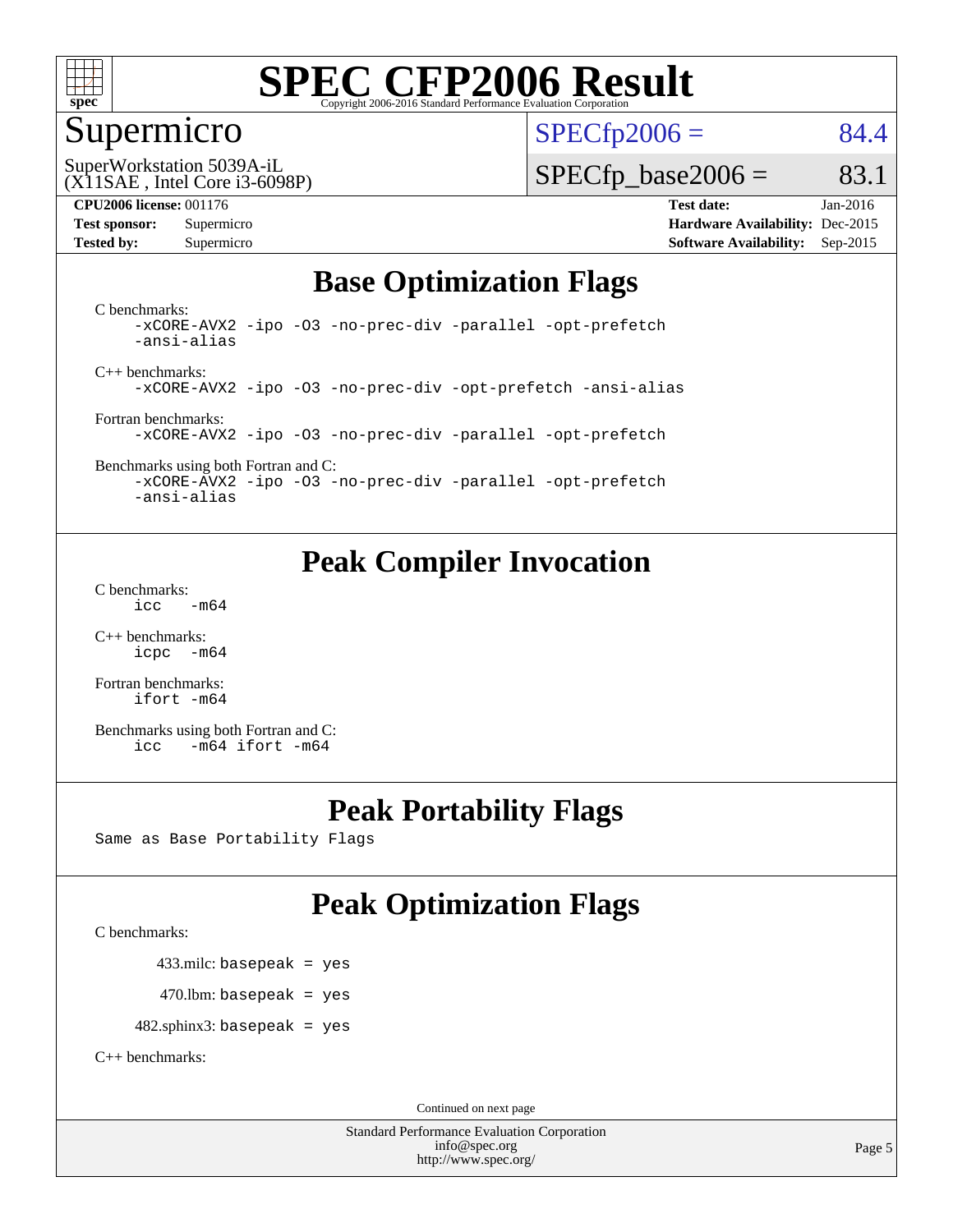

## Supermicro

 $SPECTp2006 = 84.4$ 

(X11SAE , Intel Core i3-6098P) SuperWorkstation 5039A-iL

 $SPECTp\_base2006 =$  83.1

**[CPU2006 license:](http://www.spec.org/auto/cpu2006/Docs/result-fields.html#CPU2006license)** 001176 **[Test date:](http://www.spec.org/auto/cpu2006/Docs/result-fields.html#Testdate)** Jan-2016 **[Test sponsor:](http://www.spec.org/auto/cpu2006/Docs/result-fields.html#Testsponsor)** Supermicro **[Hardware Availability:](http://www.spec.org/auto/cpu2006/Docs/result-fields.html#HardwareAvailability)** Dec-2015 **[Tested by:](http://www.spec.org/auto/cpu2006/Docs/result-fields.html#Testedby)** Supermicro **Supermicro [Software Availability:](http://www.spec.org/auto/cpu2006/Docs/result-fields.html#SoftwareAvailability)** Sep-2015

## **[Peak Optimization Flags \(Continued\)](http://www.spec.org/auto/cpu2006/Docs/result-fields.html#PeakOptimizationFlags)**

```
 444.namd: -xCORE-AVX2(pass 2) -prof-gen:threadsafe(pass 1)
               -ipo(pass 2) -03(pass 2) -no-prec-div(pass 2)
               -par-num-threads=1(pass 1) -prof-use(pass 2) -fno-alias
               -auto-ilp32
      447.dealII: basepeak = yes
      450.soplex: basepeak = yes
      453.povray: -xCORE-AVX2(pass 2) -prof-gen:threadsafe(pass 1)
               -no-prec-div(pass 2)-par-num-threads=1(pass 1) -prof-use(pass 2) -unroll4
               -ansi-alias
Fortran benchmarks: 
     410.bwaves: basepeak = yes 416.gamess: -xCORE-AVX2(pass 2) -prof-gen:threadsafe(pass 1)
               -ipo(pass 2) -03(pass 2) -no-prec-div(pass 2)-par-num-threads=1(pass 1) -prof-use(pass 2) -unroll2
               -inline-level=0 -scalar-rep-
      434.zeusmp: basepeak = yes
     437.leslie3d: basepeak = yes
  459.GemsFDTD: -xCORE-AVX2(pass 2) -prof-gen:threadsafe(pass 1)
               -i\text{po}(pass 2) -\tilde{O}3(pass 2)-no-prec-div(pass 2)
               -par-num-threads=1(pass 1) -prof-use(pass 2) -unroll2
               -inline-level=0 -opt-prefetch -parallel
       465.tonto: -xCORE-AVX2(pass 2) -prof-gen:threadsafe(pass 1)
               -no-prec-div(pass 2)-par-num-threads=1(pass 1) -prof-use(pass 2) -inline-calloc
               -opt-malloc-options=3 -auto -unroll4
Benchmarks using both Fortran and C: 
     435.gromacs: basepeak = yes
 436.cactusADM:basepeak = yes 454.calculix: -xCORE-AVX2 -ipo -O3 -no-prec-div -auto-ilp32 -ansi-alias
        481 \text{.m}: basepeak = yes
```